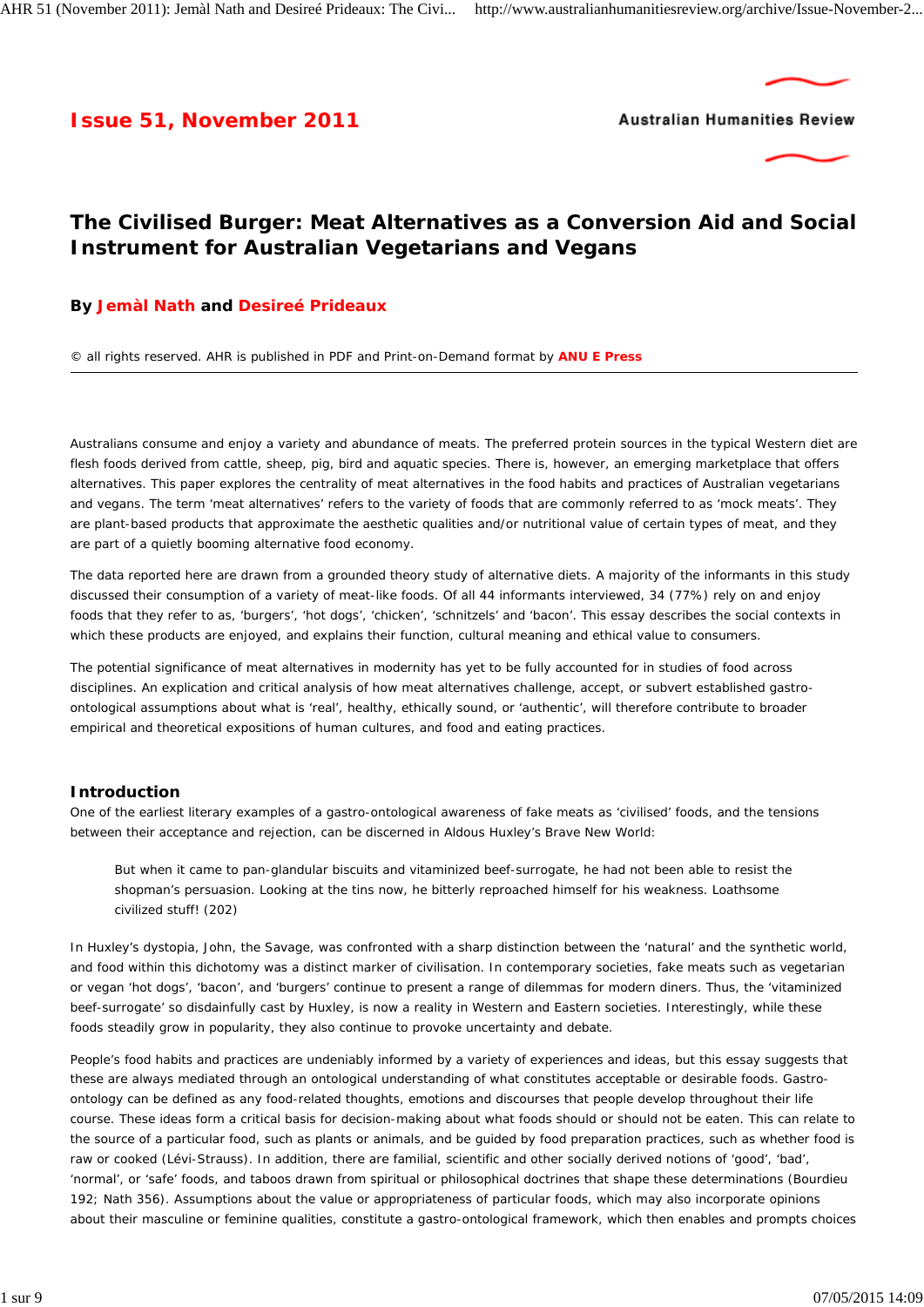and actions about what to eat. These gastro-ontological paradigms are open to challenge and revision in response to new experiences and knowledge. Vegetarians and vegans, for example, often experience a moral epiphany which disrupts established ideas about the worth of animals and the nutritional merits of eating meat, and this ultimately motivates a change in diet. Threats to gastro-ontological assumptions about food can thus serve as a catalyst for change. Paradoxically, they may also clarify and strengthen cultural norms. Therefore, an ontological view of food can help us to understand continuities, departures and developments in human food habits and practices. One area in which shifts in nutritional preferences are particularly notable is the vegetarian and vegan use of fake meats. The emergence of these products raises questions about the ways in which food is fashioned in modernity. They also offer insights into the changing nature of human perspectives on what food is, and the extent to which it signifies the social development of cultures and the technological progress of societies.

The idea that the more progressive a society is, the further divorced it will be from its organic animal origins, is not exclusive to satirical social commentaries of the kind written by Huxley. The German social theorist, Norbert Elias, argued in *The Civilising Process* (originally published in 1939), that fundamental transformations in human behaviour will destabilise the dominant position of meat in Western cultures. Rather than an increased human interest in alternative social movements, this mass orientation toward meat abstention is argued as part of an evolution of manners and a growing distaste for all things 'animal'. Elias suggests that there is evidence at the family dinner table that such an evolution is underway. Whilst medieval feasts of the ruling classes proudly displayed whole joints of what was obviously an animal of some sort, modern meat production and consumption often disguises the animal origin of the displayed meat product (120). For Elias, such concealment is a deliberate attempt by meat producers and processors to avoid offending a modern consumer population that defines civilisation to be the antithesis to the animal world, and thus prefers not to encounter stark evidence of the beast origins of their food: 'The increasingly strong tendency to remove the distasteful from the sight of society deeply applies with few exceptions to the carving of the whole animal' (121).

Elias envisages a 'civilising process' that evolves gradually, in step with the popular attitudes and food practices of mainstream Western cultures. From this theoretical standpoint, meat-eaters will eventually decide that the rearing and slaughtering of animals for human consumption is an unacceptable practice for a society that deems itself to be 'civilised'. Elias considers modern vegetarians to be somewhat visionary and ahead of their time, because they have already chosen a lifestyle that he regards as inevitable for 'civilised' societies. However, it is precisely because vegetarians are in a sense *too civilised* that they are perceived to be radical by a meat-eating majority that fulminates over departures from time-honoured culinary practices. Elias explains that the marginal status of vegetarianism in the twentieth century exists because alternative food choices are too advanced along the civilising process continuum to have captured the popular imagination: 'these are forward thrusts in the threshold of repugnance that go beyond the standard of civilised society in the 20th century, and are therefore considered "abnormal"' (120).

Thus, Elias sees a future in which the perceived radicalism of today (vegetarianism) is destined to become tomorrow's gastronomic convention. This theory is to some extent supported by studies of meat abstention across disciplines. They indicate that for vegetarians and vegans, food and eating practices are often an extension of personally developed ideas about social justice and ethical perspectives about how humanity should develop as a species (Allen *et al*. 1405; Beardsworth and Keil; Kalof *et al*.; McDonald; Stiles 217). Elias could not, of course, have foreseen the success of *Iron Chef*, or a number of other forms of culinary entertainment that champion themes that feature the whole animal such as 'paddock to plate', 'nose to tail' and 'farm to fork', all of which celebrate nature, and reject waste and other perceived vagaries of the processed food age. Elias also underestimated the symbolic significance and social status of meat. This is most profoundly reflected by the vegetarian and vegan consumption of foods with the taste, texture and even appearance of an animal food.

The emergence of meat alternatives in Australia has been driven by the economic success of these products globally. In the United States, the vegetarian food market has become a multi-billion dollar industry, with meatless hot dogs, deli slices and bacon making impressive inroads into the traditional animal-based gastronomy of the North American continent (Liebman and Hurley 14). Evidence linking high fat meat-oriented diets to coronary artery disease and other ailments has resulted in a rise in 'transitional eating'. This does not mean that there has been a rapid growth spurt in the number of people converting to vegetarianism. Rather, it is emblematic of more meat-eaters consuming vegetarian meals on an occasional basis. This rise in 'transitional' or 'crossover' eaters in the United States has had a positive impact on the bottom line of vegetarian food companies, with sales growth at 100% to 125% from 2001 to 2007. Although soy milk boasts the greatest growth, meat substitutes continue to increase their sales (Ebenkamp 17; Kuhn 26; Roberts Jr. 24). There are a number of health reasons that would explain why 'transitional' eaters might try a meat-free meal, and these relate to the growing body of evidence linking meat and animal products with increased risk of developing arthritis, heart disease, diabetes and various cancers (Barnard *et al*. 972; Campbell and Campbell II, 7; Kjeldsen-Kragh 646; Thorogood *et al*. 1667). This explains mainstream dietary changes, but why then do vegetarians and vegans choose to indulge in meat-like foods? The data to be presented in this essay provides some answers, and raises a number of other questions about the character, constitution and future of food in modernity.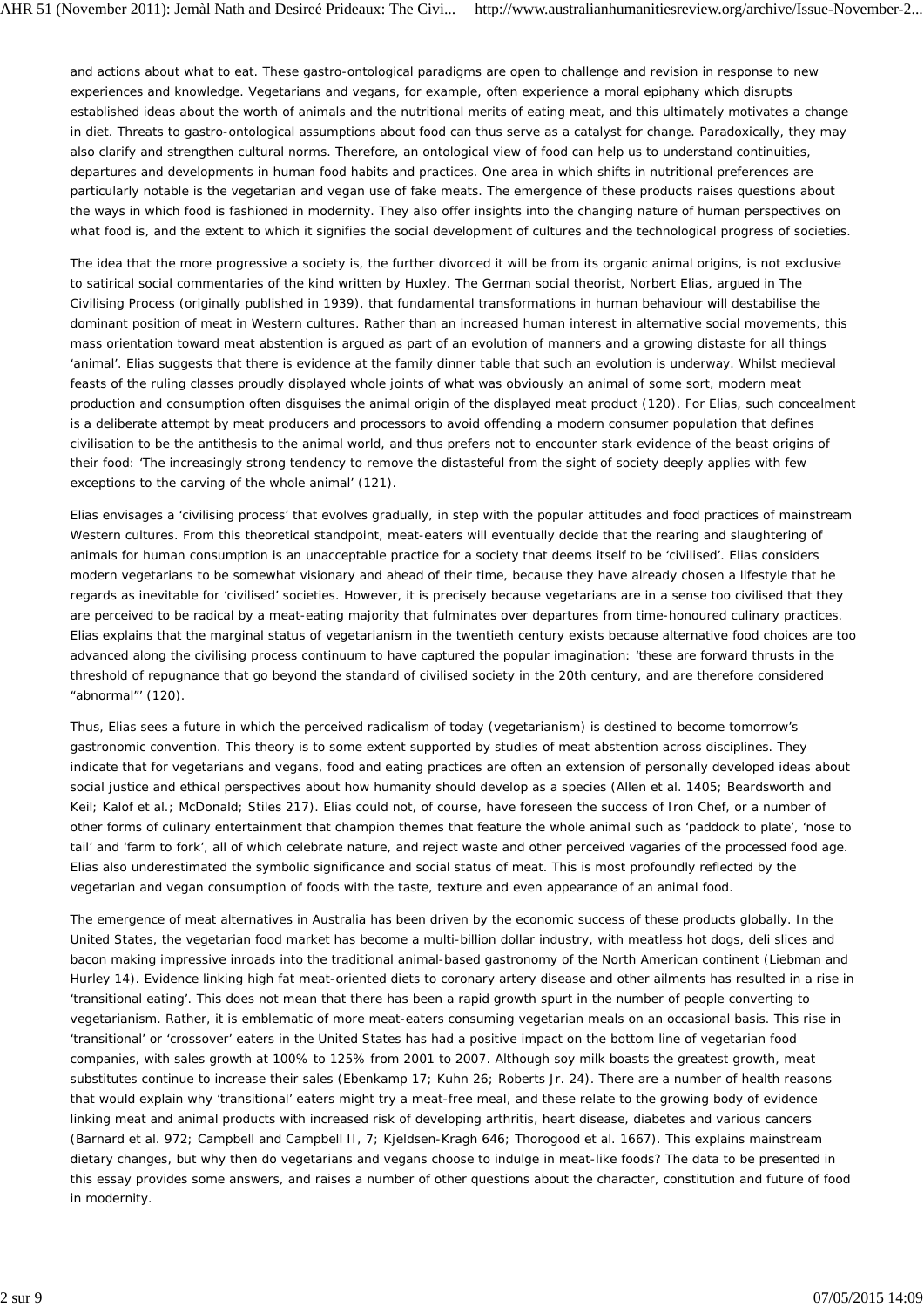# **The Qualitative Study**

The data excerpts for this paper were collected as part of a larger study of the social, ethical and spiritual dimensions of vegetarian and vegan eating practices, completed by one of the authors in 2007. The study was contextualized by first drawing from historical materials to identify political, economic and cultural turning points in the emergence of plant-based food and eating practices in Australia and other countries. Following University ethics committee approval, the data was collected between October 2003 and January 2005. Adult men and women across age groups who identified as 'vegetarian' or 'vegan' were recruited by sending flyers and information letters about the study to vegetarian restaurants, vegetarian societies, environmental groups, a Hare Krishna temple, Buddhist temples and two Seventh-Day Adventist Churches in South Australia. A total of 44 persons participated in audio tape-recorded interviews that ranged in length from one hour to two and a half hours. Part of the interview schedule also consisted of a brief questionnaire with closed questions ascertaining basic demographic information such as age, gender, marital status, income, occupational and educational attainment.

Grounded theory was considered to be the most appropriate method for understanding the vegetarian and vegan experience, as it allows data drawn directly from the informants to determine what ideas, themes and concepts the researcher will develop. Rather than relying on preconceived hypotheses or a set of numbers gathered from survey instruments, it is an iterative process, where the researcher becomes steeped in the data, derived in this case through in-depth interviews. Following the central tenets of this process meant that as the data collection advanced, unexpected issues raised by informants could be taken up with the next informant. The interview guideline thus expanded throughout the data collection period. This resulted in a variety of issues being canvassed and provided informants with greater scope to emphasise the unique and hitherto unknown dimensions of their vegetarianism.

The grounded approach followed a constructivist incarnation of the original Glaser and Strauss model (Charmaz 133). An important aspect of this method is the navigation of the power relationship between the researcher and the interviewees. The choice of questions on the original interview guideline was central in addressing this issue. Power relations were deemed critical in terms of the marginal dietary status of informants and the defensive posture this might provoke when informants were asked to discuss their vegetarianism. Following the pilot interviews, questions on the guideline were constructed in anticipation of *rehearsed political statements* that would defend or justify the participants' nutritional choices. Thus, whilst informants expected the 'why are you a vegetarian?' question, which might then be answered by a rehearsed political statement such as 'I don't eat anything with a face', they were instead asked '*How* did you become a vegetarian?' During the interview the researcher therefore manipulated and 'colluded' with the interviewee to 'create and construct' stories (Nunkoosing 704) but nonetheless enabled reflexivity and talk by advancing politically neutral *how* questions, rather than the demanding or justifying *why* questions that vegetarians encounter regularly throughout their social life course. The interpretive theorising of the interview data utilised in this constructivist approach then covered 'overt processes' such as food and eating experiences at home, at work, and in other social contexts (Charmaz 146). It also delved into the implicit meanings and thinking processes of the informants regarding the kinds of foods they chose to eat and what ideas or experiences helped to form these choices. In keeping with established conventions for grounded style research, the resulting inferences were constantly compared throughout the interviewing process, and written analyses were supported by verbatim extracts transcribed from the data (Glaser and Strauss; Ryan and Russell Bernard; Strauss and Corbin).

## **Findings: Meat-like Vegetarian Food as a Conversion Aid and Social Instrument**

As noted, there are a number of reasons why a person might choose to consume mock meats which are not necessarily related to individually conceived ethical or moral discourses. These might include religious taboos related to particular animals, or the growing issue of health-related dietary restrictions. There are also food sensitivity and allergy-related avoidances. This paper mainly addresses the more predominant moral/ethical related preference for foods that do not contain meat. Two themes related to the consumption of fake animal products emerged from the data, and these themes exemplify the primary functions of meat alternatives. Firstly, they are viewed as a valuable aidfor converts to a meat-free diet. The transition process to vegetarianism presents innumerable social challenges as converts attempt simultaneously to appease family misgivings and find suitable foods in an environment that heavily favours meat and animal products. One consequence of this often dramatic change is that the converts sometimes miss their once favourite home-cooked or take-away foods. This transition process was clearly a significant and ongoing part of the life-course for converts and as such it is difficult, without the benefit of longitudinal analyses, to ascertain for each informant where it ends, and how the key constituents of their diet change over time. What is abundantly clear from the data is that meat alternatives, or mock meats, allow vegetarians, and the more marginal vegans, to enjoy familiar tastes and textures without jeopardising their utilitarian and environmental principles, and maintain a meat-free food and eating regime. Secondly, these foods are a social instrument for vegetarians and vegans. Meat alternatives have socially integrative properties. They closely resemble familiar meat and animal products and facilitate the full participation of informants at social gatherings that revolve around the consumption of meat, such as barbecues, Christmas festivities and other celebratory dinners. It should be noted here though, that the eating of mock meats, whilst popular, is not universally encouraged by all of the informants, and in some cases it is described as an unnecessary and counterintuitive act.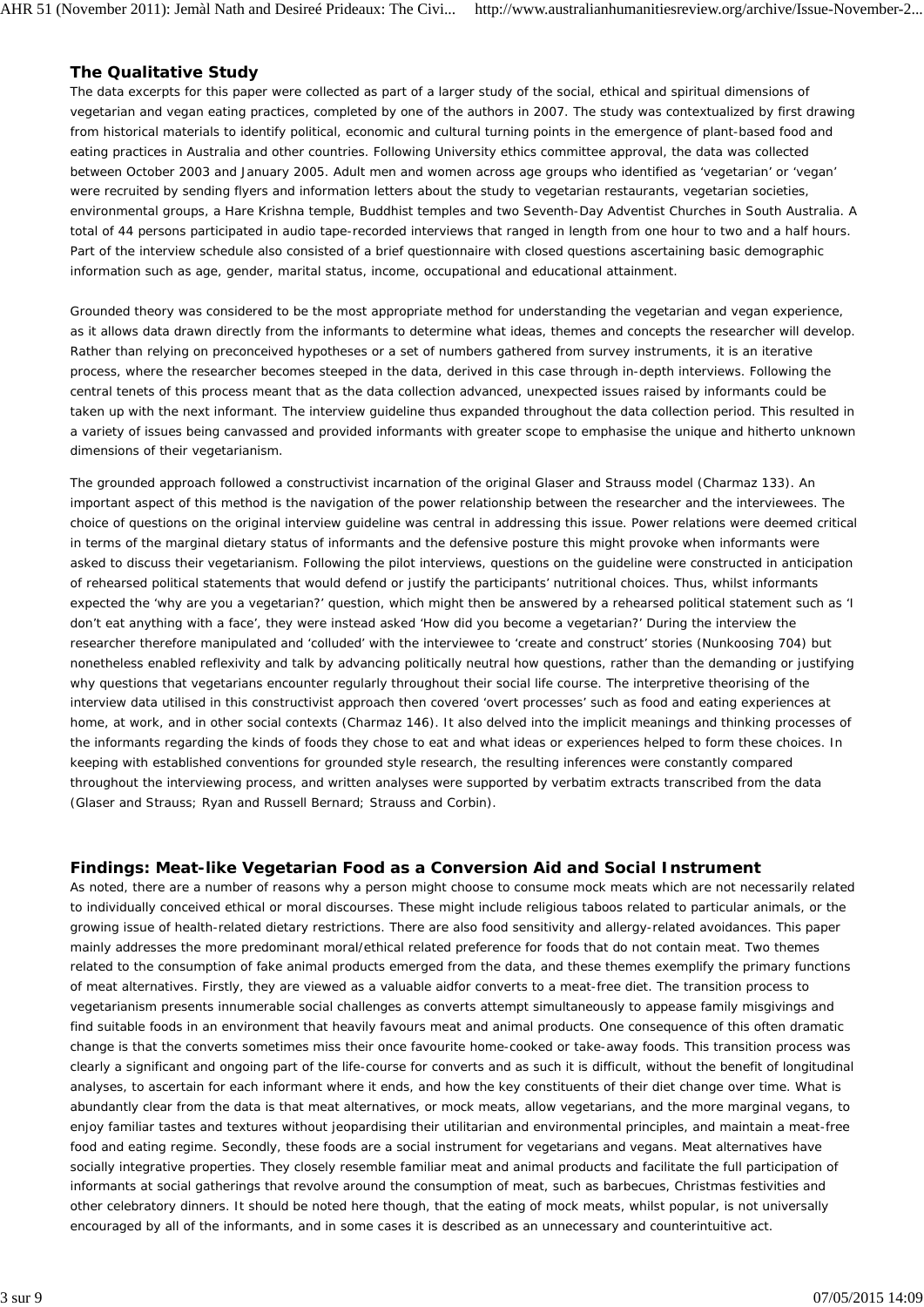Josh, an administrative officer and student on a low annual income (26-35k) described 'not dogs' 'TVP'**1** and 'not burgers' as some of his staple foods, and he lamented the limited range of products that are available in Australia, in comparison to the North American varieties. Interestingly, Josh said that to cope with his transition to veganism, which for him meant completely abstaining from all meat and animal products, he substituted all his 'old favourites' with vegan alternatives. This substitution process was essential to Josh, as when he would go out he wanted to feel like he still ate 'pretty much like any other twentytwo-year-old guy' and he wanted a seamless and convenient change in the meals that he prepared at home:

I've replaced milk with soy milk obviously, TVP for mince, a lot of the fake meats I'm pretty big on. I didn't have a radical shift in the style of food I was preparing like some other vegans that don't want meat because they hate the taste of meat and change their style of cooking altogether…but the range isn't so good. I've got a lot of friends in the States, and they have like twenty different kinds of not dogs, and a lot of the Asian food is a lot more diverse as well. (Single Male, 18-25 age group)

Alice, a project manager on a moderate annual income (46-55k), is a recent convert to vegetarianism. She also talked about the importance of convenience and how meat-like meals make the transition to vegetarianism easier:

I wish the range they had in *Coles* was more available elsewhere, like the *Sanitarium* range. I live in the Adelaide Hills so it's okay, but I think when you work full-time you need easy options. If you eat meat you can buy things like chicken fillets that you just cook and chuck on a salad and then you've got a meal. When you're doing vego stuff, if you have a salad without anything else, it's not necessarily filling. So you want something else, so you need pasta and that kind of thing. So the easy stuff like not dogs, vegetarian schnitzels, that kind of thing I tend to rely on during the week. (Partnered Female, 26-34 age group)

Informants in this study who raise vegetarian children were especially aware of the high social status of meat and animal products. Eve, a former retail worker and now full-time postgraduate student on a low annual income (16-25k), converted to vegetarianism over a decade ago. Her daughter joined her in converting and is still a vegetarian. Despite giving up meat and almost all animal products, they are still committed to finding ways of maintaining an active social life of entertaining and eating with their non-vegetarian friends. The importance of meat alternatives for parties, especially her daughter's birthday celebrations and other occasions, is a key motivational factor in Eve's desire to source and sample a phenomenal range of meat substitutes:

I love all sorts of new things. There are vegetarian roasted chicken pieces which are a real favourite. We use them in stir fries, kebabs, we marinate it and it's a very big hit with our meat-eating friends especially. They could not believe that it wasn't chicken and that all the pieces were so perfect with no nasty animal bits. We also do vegetarian chicken fillet burgers, so vegetarian chicken fillet things crumbed, and made into a burger, that's really nice. Vegetarian sausages are popular here and they are good standby things. There are a couple of varieties of vegetarian beef; one's really good for making fake steak sandwiches, and the other for vegie beef goulash. Oh, there is also a dried version that makes a damn fine vegie beef, onion and mushroom pie. (Partnered Female, 43-50 age group)

The aforementioned products are a fundamental part of Eve's social actions and interactions with family and close friends. She further suggested that it has taken her over a decade to source these products, which are not all readily available from the local supermarket. Other informants similarly described their delight at finding specialty items such as 'vegetarian prawns' and 'vegetarian squid'. These products are made from taro or yams that provide a chewy texture and include seaweed extract to simulate a 'seafood' taste. They are imported from the Asia-Pacific region and are intermittently available at a small number of Asian grocery stores. The key point here is that informants find the experience of sharing vegetarian food with non-vegetarians a valuable opportunity simply to enjoy a variety of cruelty-free tastes and textures that everyone finds familiar, acceptable and highly pleasing to the senses.

These ideas have their origins in Buddhist philosophy. Also known as 'Buddha's meat', mock meat was created in the monasteries of China over two thousand years ago. In ancient China, the Buddhist religion prohibited the taking of life. However, Chinese hospitality required that hosts defer to the culinary tastes of their guests. In accordance with these beliefs, special efforts were made in the preparation of gourmet vegetarian meals that tasted and looked like popular flesh foods such as pork, beef, poultry and seafood (Neilson 1). Today, the quest to convincingly render soybeans, taro, mushrooms or gluten into traditional meat favourites has ventured out of the temple kitchens of Buddha devotees and into the global marketplace. Throughout the Western world and Asian regions, there are small numbers of restaurants that marry carnivorous tastes with vegetarian practices. They attempt to attract meat-lovers and curious vegetarians by offering plant-based versions of classic meat dishes, from the ubiquitous lemon chicken, to the lesser known traditional Chinese delicacies, such as vegetarian intestines or vegan abalone (Beattie 1).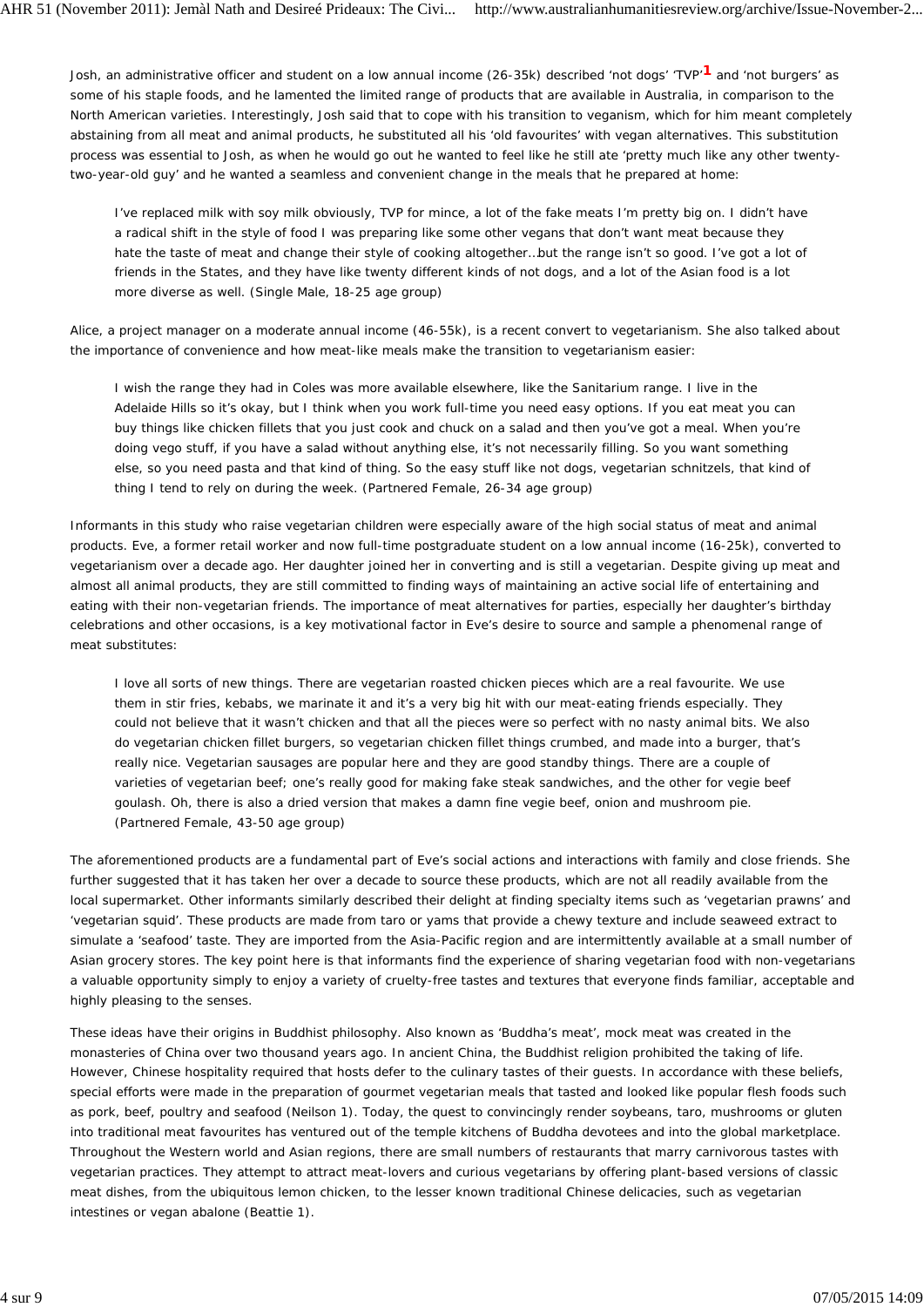Buddhist informants are acutely aware of the social and cultural significance of meat and animal products in their original ethnic foodways and in Australian cultures. Lishi, a Sino-Vietnamese Buddhist now residing in Australia, part-owns a South Australian vegetarian restaurant that attempts to appeal to non-vegetarians with a variety of meat-like foods. She described why these foods are an important addition to the menu in both her restaurant and her diet:

we still have fried chickens and fried prawns and honey chickens, beef with black bean sauce, sweet sour pork and all those yummy dishes normally a meat-eater would prefer to eat. Also when I think back to when I was a meat-eater, I wasn't actually missing meat, it was the texture that I missed, the taste I missed and the kind of dishes that I missed. (Single Female, 35-42 age group)

The desire for social integration is also significant within familial contexts. Five of all 44 informants in this study (11%) are, in a nutritional sense, in a mixed marriage, because they are partnered with non-vegetarians. Michelle, a schoolteacher on a low to moderate annual income (36-45k), is a Seventh-Day Adventist and was born and raised as a vegetarian, but she is married to a non-vegetarian Adventist. She describes herself as somewhat of a reluctant meat abstainer because of the social constraints brought about by the marginal status of vegetarianism in Australia. In Michelle's home, meat substitutes have a role in maintaining family commensality, that is, the widely established practice of people dining together, especially at the same table. She explained that it was essential to her that despite their dietary differences, the family could all sit down and eat together because she had suitable alternatives:

Usually when I have things like that I would just have salad or vegies with it. So when I'm cooking for the family quite often they will have their lamb chops and I will have my vegetarian version and we will all have salad or vegies with it, so it is a bit like a meat and three vegetable meal without the meat portions for me. (Married Female, 35-42 age group)

In contrast to vegetarian converts who were born and raised with an abundance of meat and animal products in their diet, Adventist informants often have little or no experience of eating meat, and they describe meat alternatives as a lifelong staple. Consequently, meat-like foods are deeply embedded in their diet and consciousness. Michelle and other Adventist informants made specific mention of meat alternative products made by *Sanitarium*, a health-food company that has a strong affiliation to the nineteenth-century American Christian Physiology Movement and also with the Adventist church (Le Blanc 91; Levenstein 93). In Australia, this company has manufactured meat alternatives for decades and was well known by the majority of informants. Carol, an Adventist, who receives a low annual income as an aged care worker (16-25k), was born and raised as a vegetarian. Now in her sixties, she has consumed a variety of traditional meat substitutes for over half a century:

I was brought up on nutolene and nut meat, that's been around since forever. In the 1920s those products came out and so yes I have had them all my life. I love their frozen products like the soy cutlets and schnitzels and things. I'm not so keen on some of the *Longa Life***2** products, they are the ones in the refrigerator, but that is because I am an older person and they have a more modern flavour. I'm not happy with smoky flavours at all, can't stand them and I never could. So I do avoid the ones that sound like they will have a smoky flavour, but beyond that I am fairly flexible with what I eat. (Single Female, 59-66 age group)

Another informant who was born into an Adventist vegetarian family talked at length about meat alternatives and vegetarian 'junk foods' that continue to constitute a significant portion of his diet. Mal is a builder on a moderate annual income (56-65k). Although he is no longer a member of the Adventist Church he still abstains from most meats and some animal products because he dislikes the smell and taste. He also talked about consuming new products as well as his preferred staple of some fast foods and meat-like foods:

McDonald's advertised that they have vegie burger, and in my opinion it taste like shit! (laughter) I wasn't impressed with that at all. I went to Burger King in New South Wales when I was there and they were quite nice. We were staying near Darling Harbour and there was a Burger King near there and we went and had a vegie burger. I mean, I go often to a fish and chip shop and I'll have a vegie burger you know and they're lovely, you know… I've always had vegie sausages and all that, ready burger and nutolene, I quite like, but most people haven't heard of that. (Married Male, 51-58 age group)

As mentioned, while most of the vegetarians in this study have eaten mock meats, a smaller group stated that they did not regularly consume them, and some of these informants questioned the logic of a vegetarian wanting to eat something that resembled meat. George, a graphic designer on a low annual income (26-35k), flatly stated that he and his partner felt that it was just, 'a bit weird' to purchase products such as vegetarian burgers and hot dogs. However, their curiosity did lead them to a memorable and somewhat dramatic first encounter with meat alternatives:

We went to a restaurant, a big Chinese restaurant. It was a fantastic place, and they had this monk menu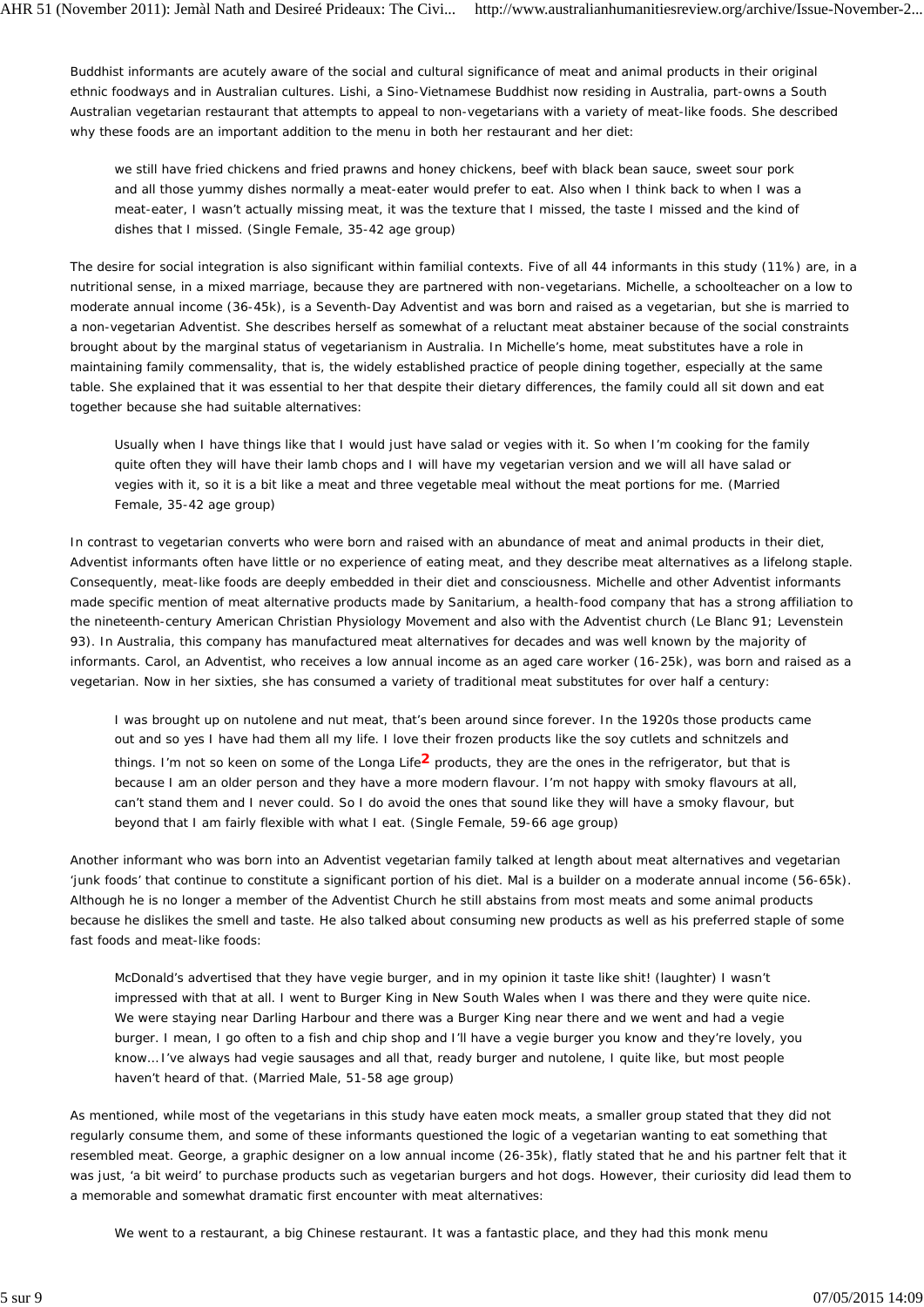because of a lot of the Chinese were Buddhist monks, and they eat there, and I guess in their particular clan they have this tradition, because monks get bored right? So they make the best mock meat they can out of tofu, all these sculpted things. So I thought: I'm going to order the vegetarian flathead! And no shit, it came out and it was really like a flathead! It was like a baked fish (laughter) texture and everything. It was so realistic and I thought man, shock horror! I didn't enjoy it very much because the sauce wasn't fantastic, but the weirdness of it! So we really haven't had very much, but we know a lot of vegos have sausages and that sort of stuff. (Married Male, 26-34 age group)

One vegan informant, Jelena, a part-time student and administrative officer on a low annual income (16-25k), was appalled by the idea of eating meat-like foods and totally boycotted such products, with a small exception made for some types of vegetarian burgers, and only in immediate familial social contexts:

at home we don't ever eat things like that. It doesn't appeal to us because the thought of eating meat is repulsive so the thought of sitting down to something that tastes or resembles meat is repulsive and I can't understand why anyone would want to do that. Even things like mock meat we wouldn't have, I mean sometimes you can get sandwich meats and stuff which are vegetarian, and we wouldn't get that. The only thing that we eat when we go to mum and dad's which I don't mind is vegetarian burgers, vegetarian patties. They don't look like meat; they're just patties. (Married Female, 26-34 age group)

The six informants from the total sample who converted to vegetarianism as part of their Hare Krishna devotional service (14%), are a standout group of vegetarians who are also not interested in any sort of vegetarian 'junk food' or meat alternative. Krishna Das, a Hare Krishna priest on a low annual income (Under 15k), exemplified the brief and to the point devotee responses on this matter and certainly did not mince words when asked if he had tried vegetarian fast foods and meat alternatives:

No I've never had that sort of thing. My understanding is that there is no need to substitute meat. We are not meant to eat meat. My understanding is that we are constitutionally vegetarian beings. So no fast food and I would not even look in McDonald's. (Single Male, 26-34 age group)

This informant is certainly not alone in his attitude towards McDonald's. However, for the majority of informants who converted to vegetarianism, memories of the greasy burger or hot dog when out with friends, the roasted chickens, the pan-fried sausages, the schnitzels at the family dinner table, are all indelibly etched in their minds long after their dietary change. These informants do reject the flesh foods that are commonly sold at fast food outlets, or cooked on the barbecue in the backyard and on the grill at the fish and chip shop, because of the living animal origins of the foods served in such places. Yet, they do not relinquish the memory, nor do they underestimate the social meaning and worth of sharing a burger or a hotdog with friends, or the commensal pleasures of a hearty egg and bacon breakfast with their families.

### **Conclusion**

The comments of the informants throughout this essay suggest that meat alternatives are much more than guilty pleasures or ersatz food substances that are consumed merely to satiate meat cravings. There is a discernible social dimension to the informants' incorporation of meat alternatives in their vegetarian diets. It is also clear that products such as vegetarian or vegan sausages, bacon and hot dogs are effective social instruments. They seem to perform their tasks well and are the ultimate means by which vegetarians participate in and enjoy potentially uncomfortable situations, such as barbecues or Christmas feasts. Rather than altering their social circle, vegetarians and vegans choose foods that are socially efficacious as well as being pleasing to the senses.

There are however, a number of public health and ethical dilemmas that arise from the emergence of plant-based processed foods. The findings presented highlight how vegetarian diets could become nutritionally inadequate. As the well-known Australian nutritionist and author, Rosemary Stanton, warned over a decade ago, 'Being vegetarian does not, in itself, guarantee a healthy diet' (vi). Stanton, who is not a vegetarian, is one of very few nutritionists in Australia who was willing to endorse vegetarian diets in the late 1990s and publish medical-science based tips for 'healthy vegetarian eating'. The data presented in this essay does confirm Stanton's warning. The informants' consumption of mock meats clearly indicates that some vegetarians might make nutritionally poor choices on a regular basis, although it appeared that none of the informants in this study chose to live exclusively off a range of meatless junk foods. These products are usually defined as an indulgence or as an accompaniment to fresh, plant-based whole foods.

In varying degrees, these processed foods challenge the gastro-ontological security of some vegetarians and vegans, and further research with non-vegetarians would undoubtedly reveal mixed reactions. For example, highly health conscious consumers might appreciate a convenient product that contains no saturated animal fats and cholesterol, but be deterred by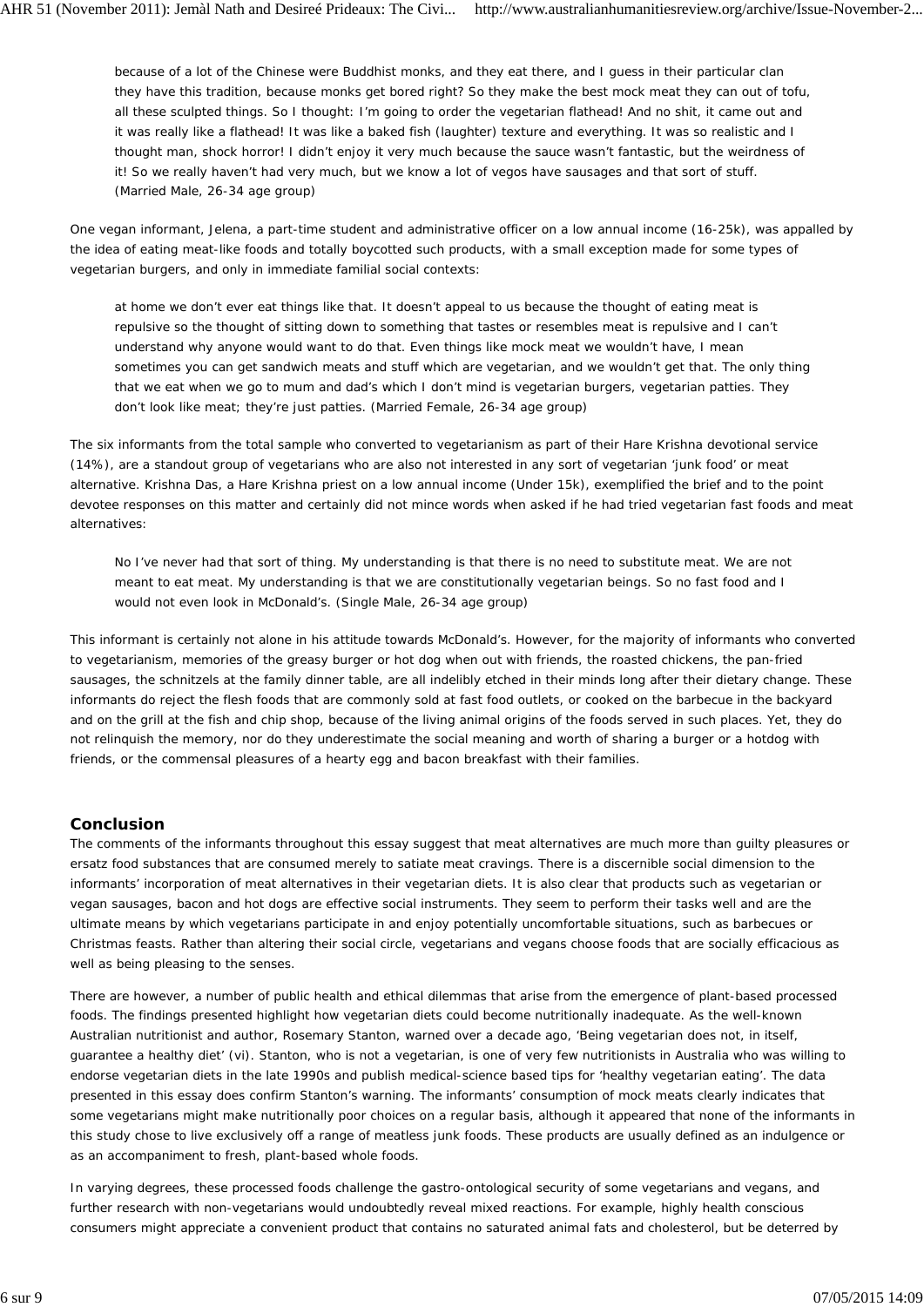high sodium or sugar levels. Then, there are the environmental considerations. Vegans might like a little fake bacon, burger, or sausage, but be dismayed by the wasteful packaging and general resource waste typical of processed food industries. Some writers have already questioned whether these foods are ethically sound. Michael Pollan represents a growing number of 'foodies' who encourage more plant-based eating, but are nonetheless concerned with humanity severing ties with 'nature'. Pollan's *In Defence of Food* is highly critical of the soy industry, and he asks readers to regard 'nontraditional' foods with scepticism (176). In a disquisition on the moral malaise inherent in vegetarianism, Keith Tester is more cynical. Citing the meat-free frozen food sales that are worth over 100 million pounds annually in the United Kingdom, he argues that factories which mass produce meat-free meals like the Linda McCartney range (multinational owned) resemble the factory farm and its McDonaldized operational structure:

There can be little or nothing 'natural' about the production processes which are relied upon by the plant in Norfolk. This is most definitely a long way from what Peter Singer undoubtedly had in mind when he made his call for vegetarianism. (219)

Tester is rightfully ambivalent about the ethical nature of vegetarian foods when they are manufactured and marketed in the same manner as their animal-based counterparts. However, he did not fully explain why this should matter. Does a vegetarian who wants to live a cruelty-free existence also have to abandon all of the fundamental principles, products and structures of the free-market, capitalism and modernity? Perhaps because of the processing and convincing meat-like imagery alone, the consumption of these products can easily be interpreted as a compromise in the core values of vegetarianism. Yet, in the Australian study, the majority of informants who indulge in meat alternatives maintain that if eating foods such as vegetarian sausages is a compromise, it is so in an aesthetic sense only, and is certainly not a moral concession. Put simply, animals are not reared and slaughtered for vegetarian bacon or chicken; no animals are killed, nor are their basic freedoms interrupted. A major theme for lovers of meat alternatives in this study was that they want to enjoy and fully participate in meat-oriented feasts such as Christmas and barbecues, but they also want to subvert the regular animal-based feature of these occasions with various meat substitutes. One informant, Eve, exemplified the views of the majority of informants regarding meat-like foods with a clearly articulated moral disclaimer for why vegetarians and vegans should freely enjoy meat alternatives:

We like all this stuff because it's a big joke, as long as it didn't die! I never said I didn't like the taste and texture of meat, I just don't like what it is, where it comes from, and as long as it didn't die I'm happy to eat meat alternatives. (Partnered Female, 43-50 age group)

It could be argued that the vegetarian penchant for meat-free hot dogs, burgers and other meat alternatives is evidence of compliance with cultural and gastronomic norms that place a premium on meat and animal products. Conversely, the informants' consumption of meat-like foods could be interpreted as a form of resistance to these norms, as these products are chosen precisely because they usually contain no animal-based ingredients. Irrespective of whether the consumption of meat alternatives is indicative of acceptance, resistance, or subversion of cultural norms, there is more of an irreverent than reverent quality to the informants' understanding of the status of meat and animal products in Western cultures. They certainly view plant-based nutrition as the key ingredient for transforming their respective communities into more egalitarian and cruelty-free spaces. Provided, therefore, that there is no 'real' meat on their plates, vegetarians and vegans in this study acknowledged with varying degrees of impertinence and humour that they can, metaphorically speaking, have their civilised burger and eat it too!

*Dr Jemàl Nath teaches Health Psychology and Sociology in the School of Nursing and Midwifery at Flinders University. His research interests are interpretive and critical approaches to food, health, science and the body. He has published recently on Australian gendered eating customs and the relationship between religion, bio-spirituality, health and food.*

*Desireé Prideaux is a PhD student and part-time teacher in the English Department at Flinders University. Her research and writing interests include the gender political contexts of Australian food and literary cultures, women writers and golden age crime fiction.*

**^top^**

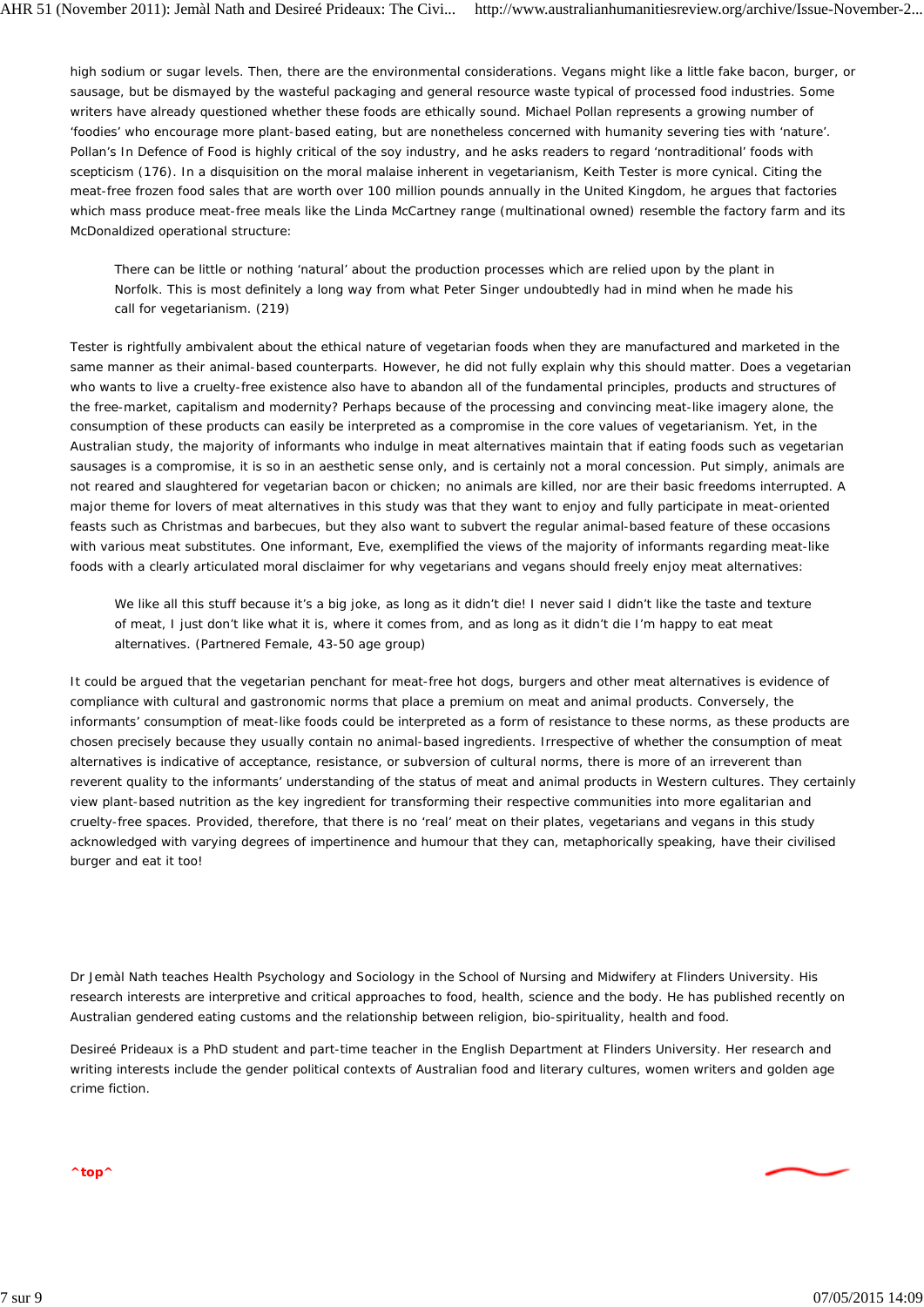#### **Acknowledgements**

The authors would like to thank the editors and the independent reviewers for their valuable theoretical and structural recommendations. Thanks are also due to Dr Nathan Manning for his comments and suggestions on an earlier draft of this essay.

### **Notes**

**1** TVP stands for *textured vegetable protein*, the most widely produced meat substitute in Western nations. It comes in granules with a hamburger mince consistency and has for decades been used as a 'meat extender' in commercial meat patties (Scarborough 1).

**2** The informant is referring to a vegan oriented food company named *Longa Life,* which made a small variety of meat-like products such as 'not bacon', 'not dogs' and 'not burgers'. The company no longer trades, but their range was taken over by *Sanitarium,* who have remained faithful to the original recipe**,** relaunching them under the new 'Vegie Delights' label (Ryan 1).

#### **Works Cited**

Allen, Michael W., *et al*. 'Values and Beliefs of Vegetarians and Omnivores.' *Journal of Social Psychology* 140.4 (2000): 405-422.

Barnard, Neil D, *et al*. 'Effectiveness of a Low-Fat Vegetarian Diet in Altering Serum Lipids in Healthy Premenopausal Women.' *American Journal of Cardiology* 85.8 (2000): 969-972.

Beardsworth, Alan, and Teresa Keil. 'Health-Related Beliefs and Dietary Practices Among Vegetarians and Vegans: A Qualitative Study.' *Health Education Journal* 50 (1991): 38-42.

—. 'The Vegetarian Option: Varieties, Conversions, Motives and Careers.' *The Sociological Review* 40 (1992): 253-93.

—. *Sociology on the Menu.* London: Routledge, 1997.

Beattie, Alexa. 'Find Great Mock Meat.' *Washington Post,* 9 October 2005. **http://www.washingtonpost.com/wpdyn /content/article/2005/10/06/AR20051006108**. Accessed 15 May 2006.

Bourdieu, Pierre. *Distinction: a Social Critique of the Judgement of Taste.* London: Routledge, 1984.

Campbell, T. Colin, and Thomas M. Campbell II. *The China Study.* Dallas, Texas: Benbella Books, 2006.

Charmaz, Kathy. *Constructing Grounded Theory: A Practical Guide Through Qualitative Analysis*. London: Sage, 2006

Ebenkamp, Becky. 'Rationing Meat.' *Brandweek* 21 (2002): 17.

Elias, Norbert. *The Civilizing Process: The History of Manners.* Trans.Edmund Jephcott. Oxford: Basil Blackwell, 1978.

Glaser, Barney, and Anselm Strauss. *The Discovery of Grounded Theory: Strategies for Qualitative Research.* Chicago: Aldine, 1967.

Huxley, Aldous. *Brave New World*. London: Chatto & Windus, 1964.

Kalof, Linda, *et al*. 'Social Psychological and Structural Influences on Vegetarian Beliefs.' *Rural Sociology* 64.3 (1999): 500-511.

Kjeldsen-Kragh, Jens. 'Controlled Trial of Fasting and One-Year Vegetarian Diet in Rheumatoid Arthritis.' *Journal of the American Medical Association* 267.5 (1992): 646-647.

Kuhn, Mary Ellen. 'Courting Crossover Vegetarian Consumers.' *Food Processing* 57.6 (1996): 26-8.

Le Blanc, Ronald D. 'Tolstoy's Way of No Flesh: Abstinence, Vegetarianism, and Christian Physiology.' *Food in Russian History and Culture*. Ed. Musya Glants and Joyce Toomre. Bloomington: Indiana UP, 1997. 81-96.

Levenstein, Harvey A. *Revolution at the Table: The Transformation of the American Diet.* New York: Oxford UP, 1988.

Lévi-Strauss, Claude. *The Raw and Cooked*. London: Jonathan Cape, 1970.

Liebman, Bonnie, and Jayne Hurley. 'No Baloney: Meatless Hot Dogs, Deli Slices and Bacon.' *Nutrition Action Healthletter* 25.8 (1998): 14-16.